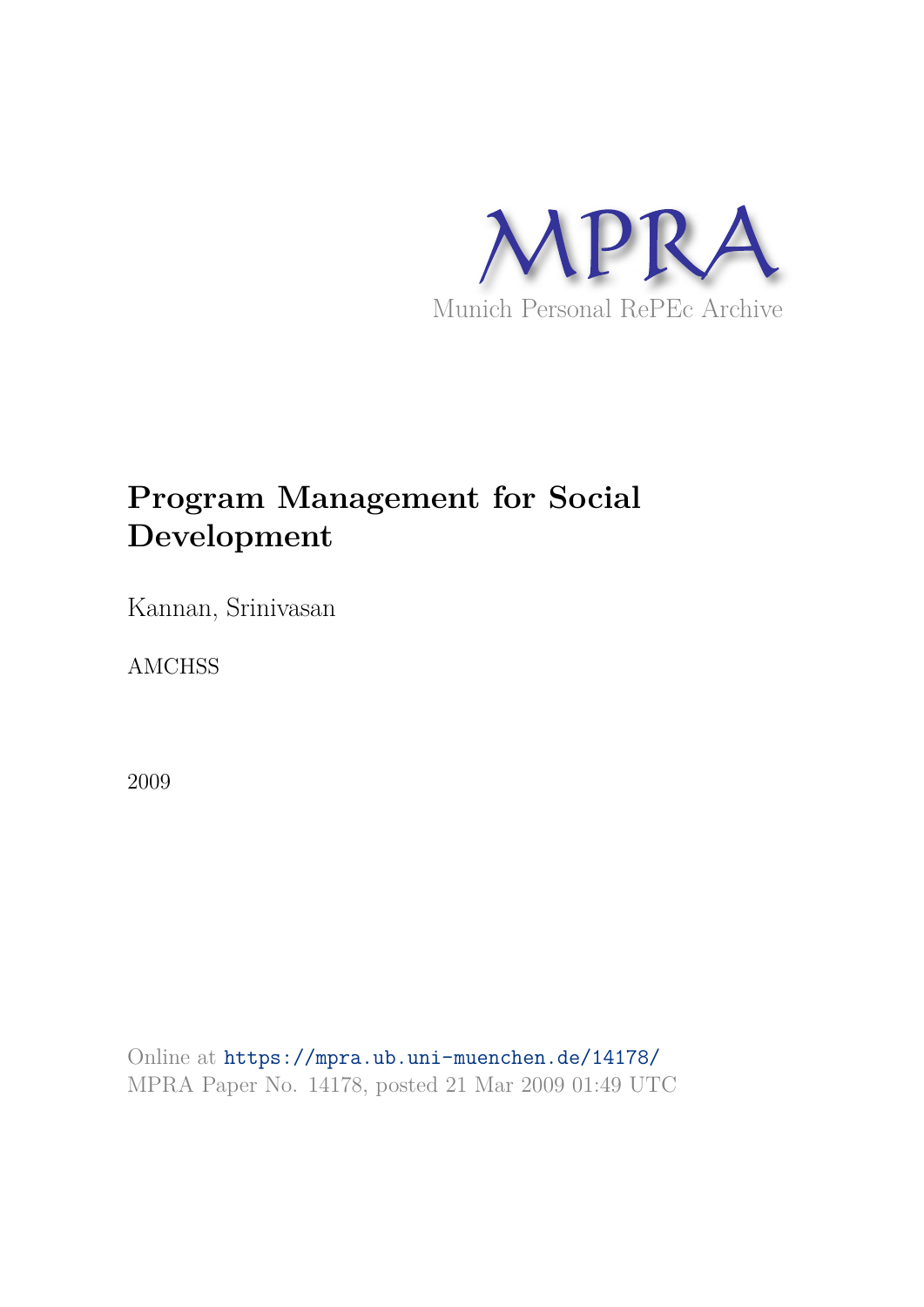## **Program Management for Social Development**

#### **Dr. Kannan Srinivasan**

Associate Professor Achutha Menon Centre for Health Science Studies Sree Chitra Tirunal Institute for Medical Sciences and Technology Thiruvanthapuram

#### **Program Management**

Program Management is an important step in Social Development. There are variety of uses of the term "program" in organizations. In general use, a program is a collection of organizational resources that is geared to accomplish a certain major goal or set of goals. This definition of a program is similar to that of an organization and a system. A program is also an organization and a system. It is created for a purpose for a time period. Program is a time bound set of activities having larger scope than a project. Otherwise the steps of Program Management is similar to that of Project Management.

#### **Planning**

Planning is an important thing performed before any program. In national level planning is an effort to allocate resources for the Goal spelt out by the government. Countries like India have an experience of Five Year Plans for more than 50 years. Later the developed countries followed this model. In program management the first step is planning. This will help the public authority to prioritise the allocation for different sectors. This is also applicable within a sector. Planning is an exercise which is done after the governments set their goal based on the vision the country has. Generally these are set based on the long term requirement of the nation. Planning being a long term effort it is important to foresee the long term goals of a nation. The following chart shows the different levels of planning process. It starts with the vision and mission of the country, followed by the goals, objectives, programs, projects, and they are broken down to different tasks.

Figure 1 Levels of planning process

| <b>Vision / Mission</b> |
|-------------------------|
|                         |
| Goal                    |
|                         |
|                         |
| Objectives              |
|                         |
| Programs                |
|                         |
| Projects                |
|                         |
| <b>Tasks</b>            |
|                         |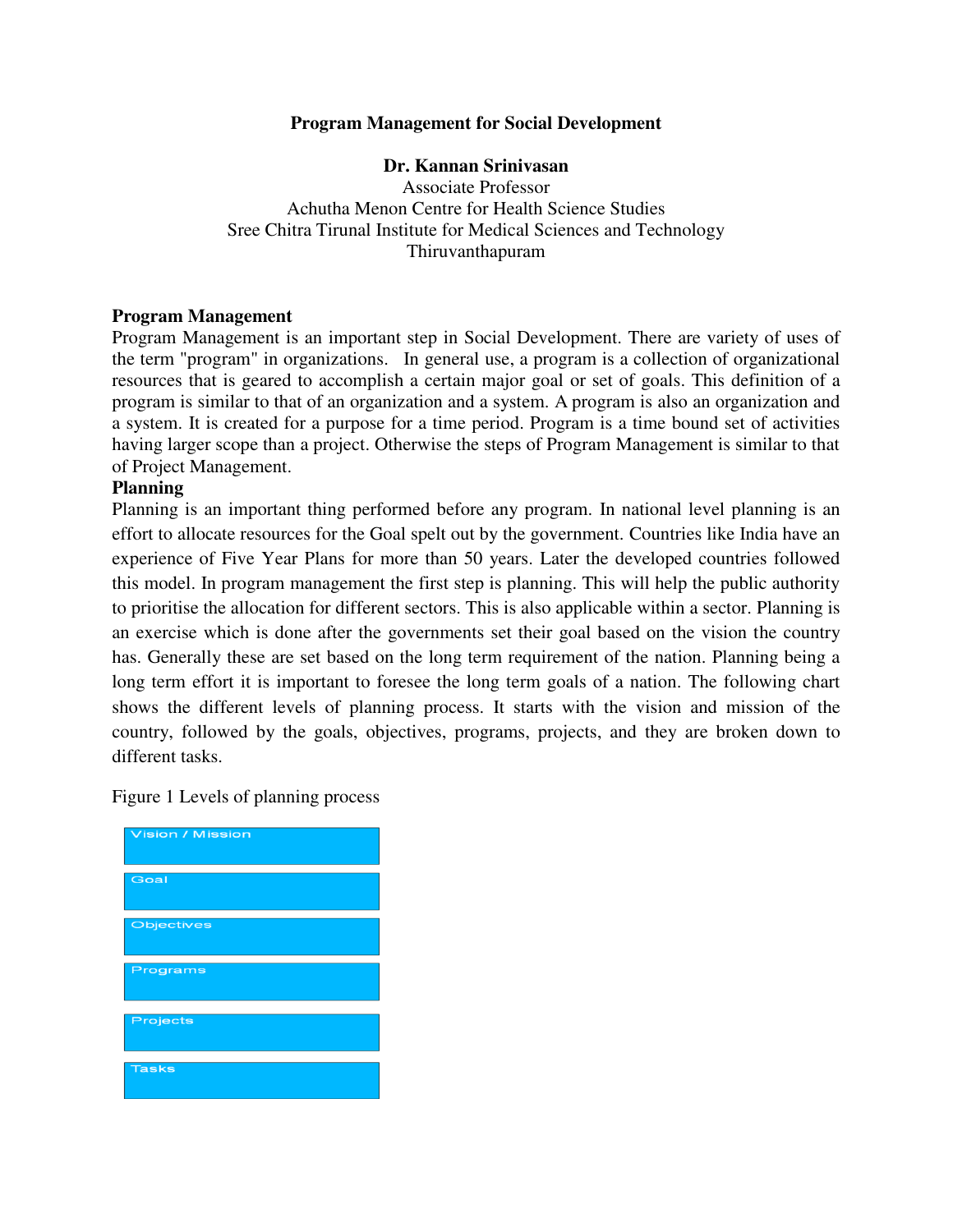According to Green in planning there are different approaches. One approach is called comprehensive rationalism. According to Green, the comprehensive rationalism, first one has to analyse the situation, followed by the where does a country want the planning to happen, then followed by the analysis of possible alternatives, selection of best alternatives and acting on them. Following figure explains the comprehensive rationalism.

## **Comprehensive rationalism**

Figure 2. Steps in rational planning

 $\circ$  Steps in rational planning

What is situation?

Take action to go?

Where do we want

Which alternative is best?

Which possible alternatives are there for action?

Source: Green, Andrew, An introduction to Health Planning for developing health systems, Third Edition, Oxford University Press, 2007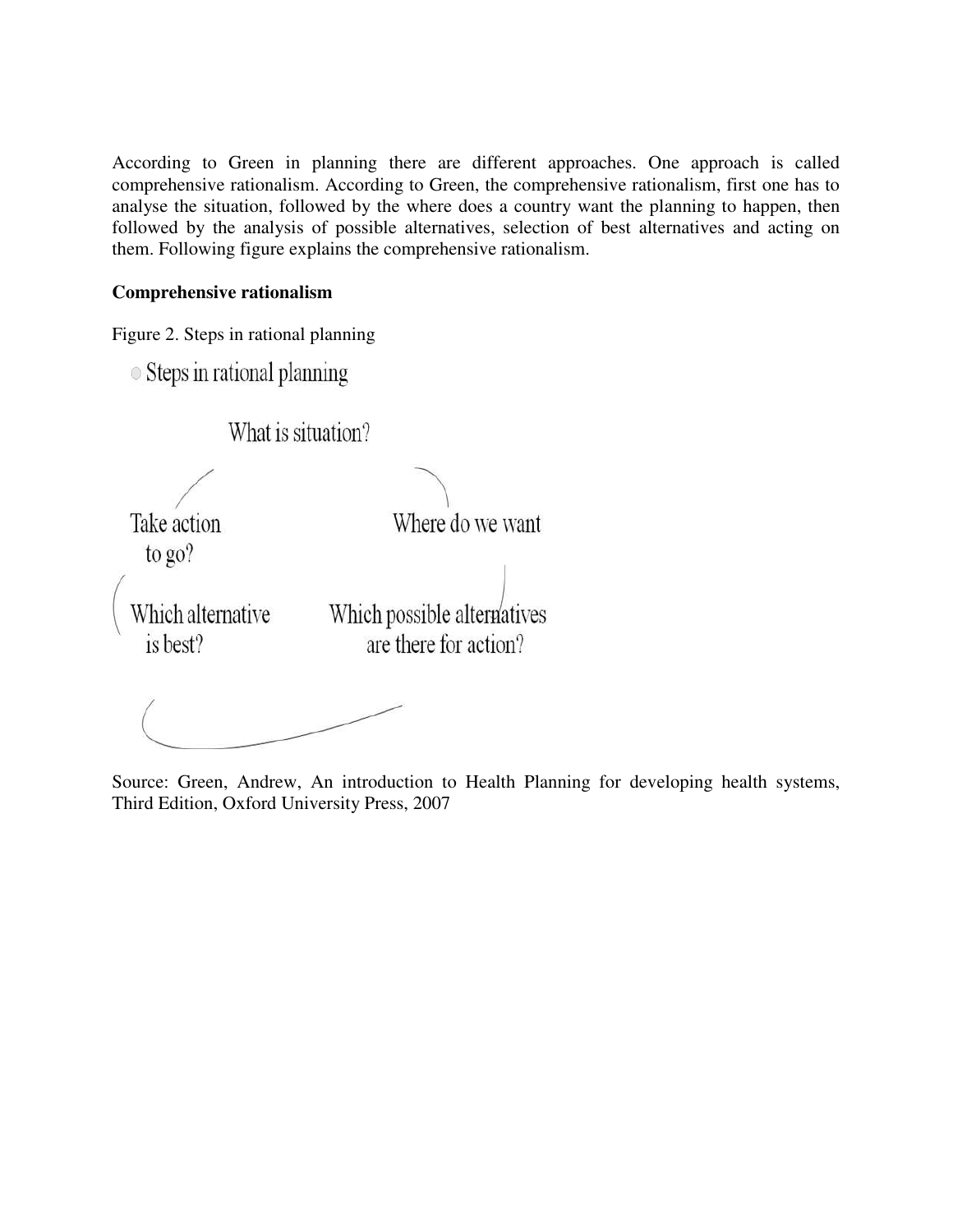The second approach is called mixed scanning cycle. As per this, the analysis of the situation follows the where a country wants to go, followed by the priority areas, the possible alternatives, selecting best alternatives and taking the action. This is given in Figure 3.

Figure 3 Mixed Scanning cycle

**O** Mixed scanning cycle What is situation in broad terms? Take action Where do we want to go? What are the priority area's? Which alternative are there for action? is best? What are the alternatives for action in the priority areas

Source: Green, Andrew, An introduction to Health Planning for developing health systems, Third Edition, Oxford University Press, 2007

There are also other models such as Managerial Process for National Health Development WHO which gives a comprehensive picture of health planning. Figure 4 gives the details of this model.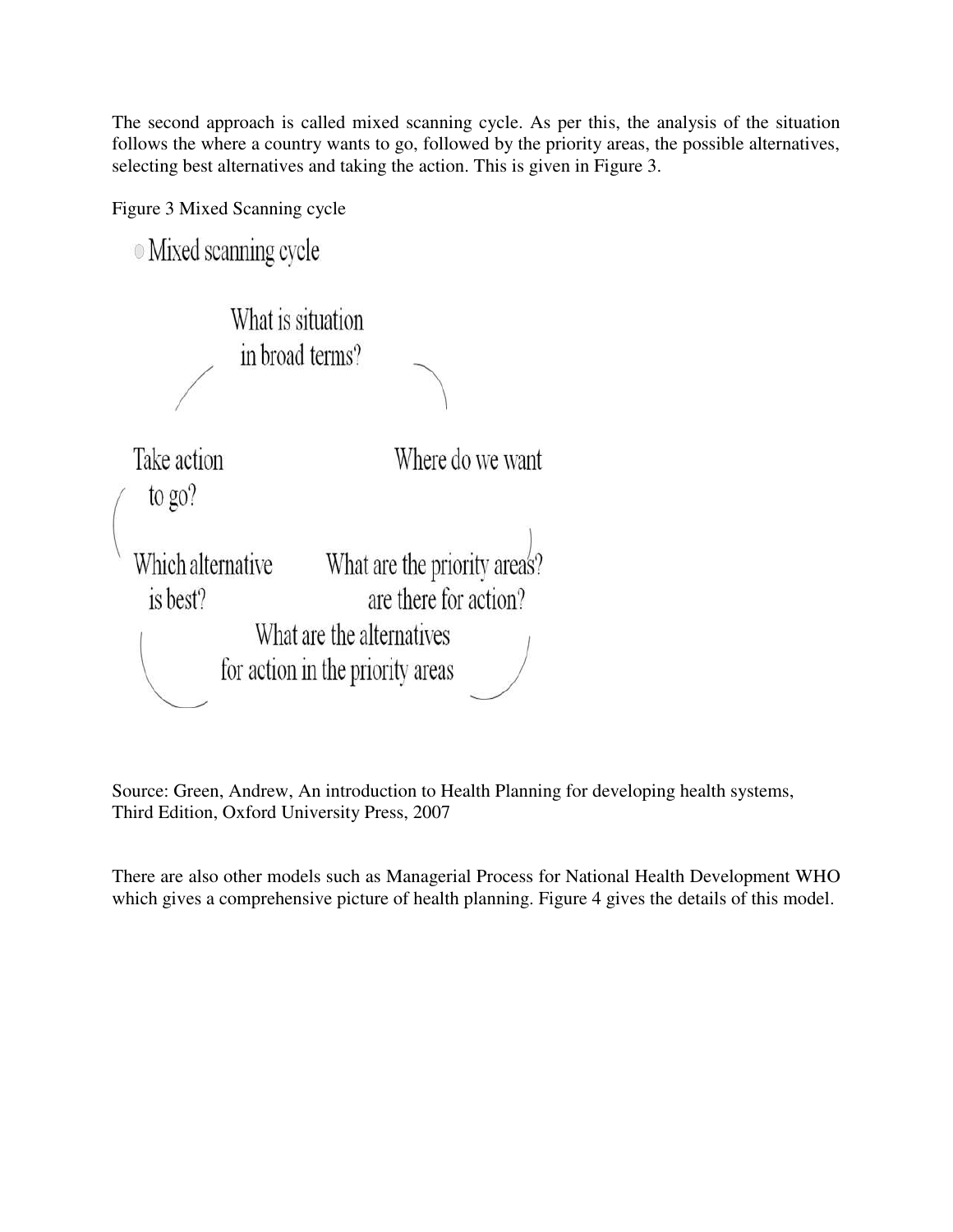

Figure 4 Managerial Process for National Health Development WHO

Source: Managerial Process for National Health Development Guiding Principles for use in support of strategies for health for all by the year 2000, WHO 1981, accessed from http://whqlibdoc.who.int/publications/9241800054.pdf

From the above we can arrive a single model for planning. Planning spiral is a standard model followed by experts for planning in development sector. Figure 5 presents the steps in planning under planning spiral. According to this the first step in planning is Situation Analysis, followed by Priority, goal, and objective setting, followed by option appraisal, then by programming, then followed by implementation and monitoring and finally evaluation. Each one of them are discussed in detail in the following sections.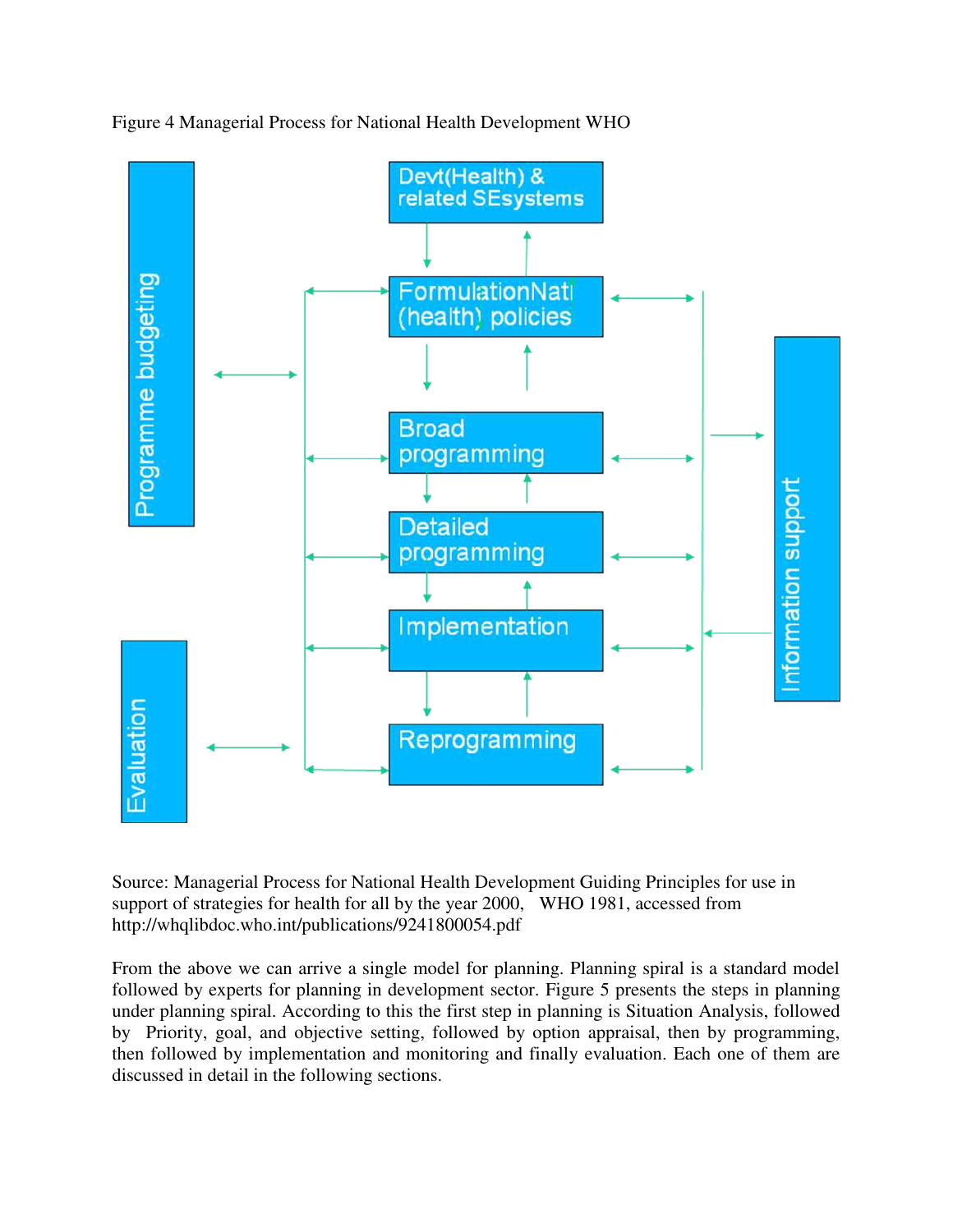**Figure 5 Planning Spiral** 

**Planning Spiral** 



Source: Green, Andrew, An introduction to Health Planning for developing health systems, Third Edition, Oxford University Press, 2007

#### **Situational analysis**

Situation analysis is the first step in planning. In this step we study the current projected situation such as demographic pattern, future development needs, identification of the socio-economy and provision of other sectors, infrastructure of the development sector and the pattern of services provided such as facilities, utilization, organisational structure, interrelationships, current and future resources of the sector-financial and real resources- personnel, equipment, buildings and the Environment including political, socio-cultural and economic environment are studied. The sectors other than the selected sectors are important because they may have an impact on the current program. For an example, in health the provision of drinking water and draining facilities will have direct impact on a program related to water born diseases.

#### **Priority Setting**

The second step in planning is the priority setting based on the situational analysis. In this step the planners determine, the goals and targets of a nation or a program. In this step the following questions will be asked.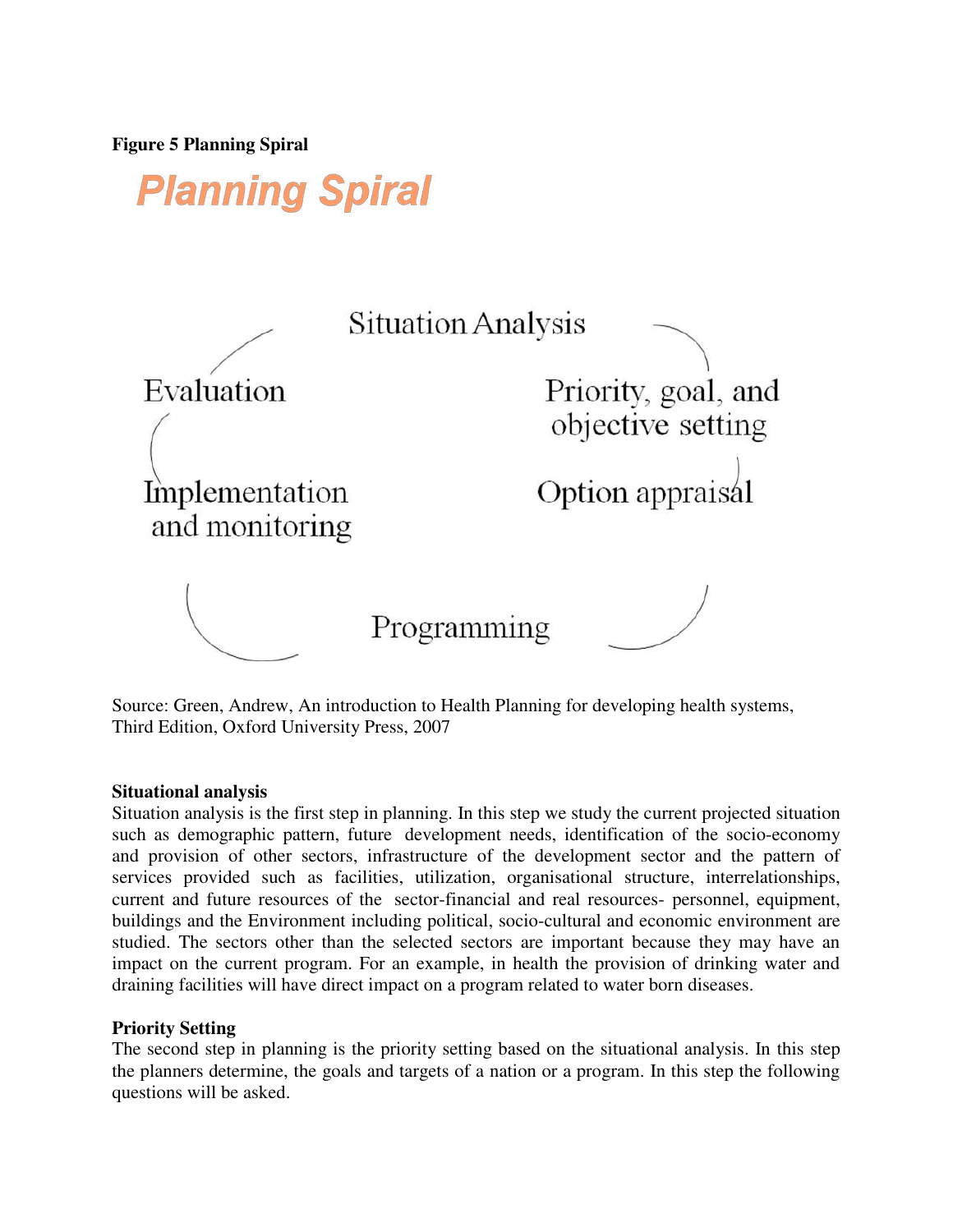- What a program wants to achieve ?
- Whether the program is influenced by the situational analysis, development needs such education and health needs ?
- Whether the program is influenced by the broad policy objectives of the organization or state?
- Whether priorities are feasible within politico-social climate and within the context of available resources?
- Whether the clear criteria for the selection of priority problems needed?
- Whether the proposed program is Politically feasible?

#### **Rationale for planning**

Planning is inevitable because there is a shortfall in available resources and all of them have competing utilities. For an example, in health program, if I allocate a physician for a specific program he may have to forego the day to day practices, which is also an important activity one has to get involved. So it is important to note how decisions has to be made to use of such resources. It is also important to note that this will depend on how the how the priorities are set.

#### **Approaches of planning**

In general there are two types of planning. a. Demand based market mechanism and b. need-based planning approach. In the demand based planning the market forces plays a vital role. Depending upon the availability of the resource the demand for the resource vary. This will decide the availability of the resource. The plan will be adapted according to the availability. In need based planning approach, the planning done based on the need irrespective of the availability of the resource. For an example, if there is a shortage of manpower in a specialty, the planner will go ahead planning a required number of personnel in such specialty. This is basically assuming that the manpower will be mobilized from other sources or countries. Here the objective is not to postpone the program due to non availability of some resources.

One of the major functions of planning process is to determine major needs, to devise suitable programs for meeting them and allocate resources accordingly. In general there are limitations of resources to meet the needs. In this situation one has to decide on which one to meet and which have to be left. By just achieving economic development one will not remove the need for priority setting.

#### **Setting Priorities**

The next step is to setting priorities. Based on the situation analysis the planners will know the ground level situation on various problems. This will help in prioritise the problems. It is also observed that different approaches planning lead to different results. So it is crucial to adapt an approach which gives maximum benefit to the community. Now the issue is to answer the following questions.

- •Who should set priorities?
- •How one should set priorities?
- •The underlying factors and attitudes towards priorities

By answering the above questions one will be clear about the problem and also involving all the stakeholders in priority setting.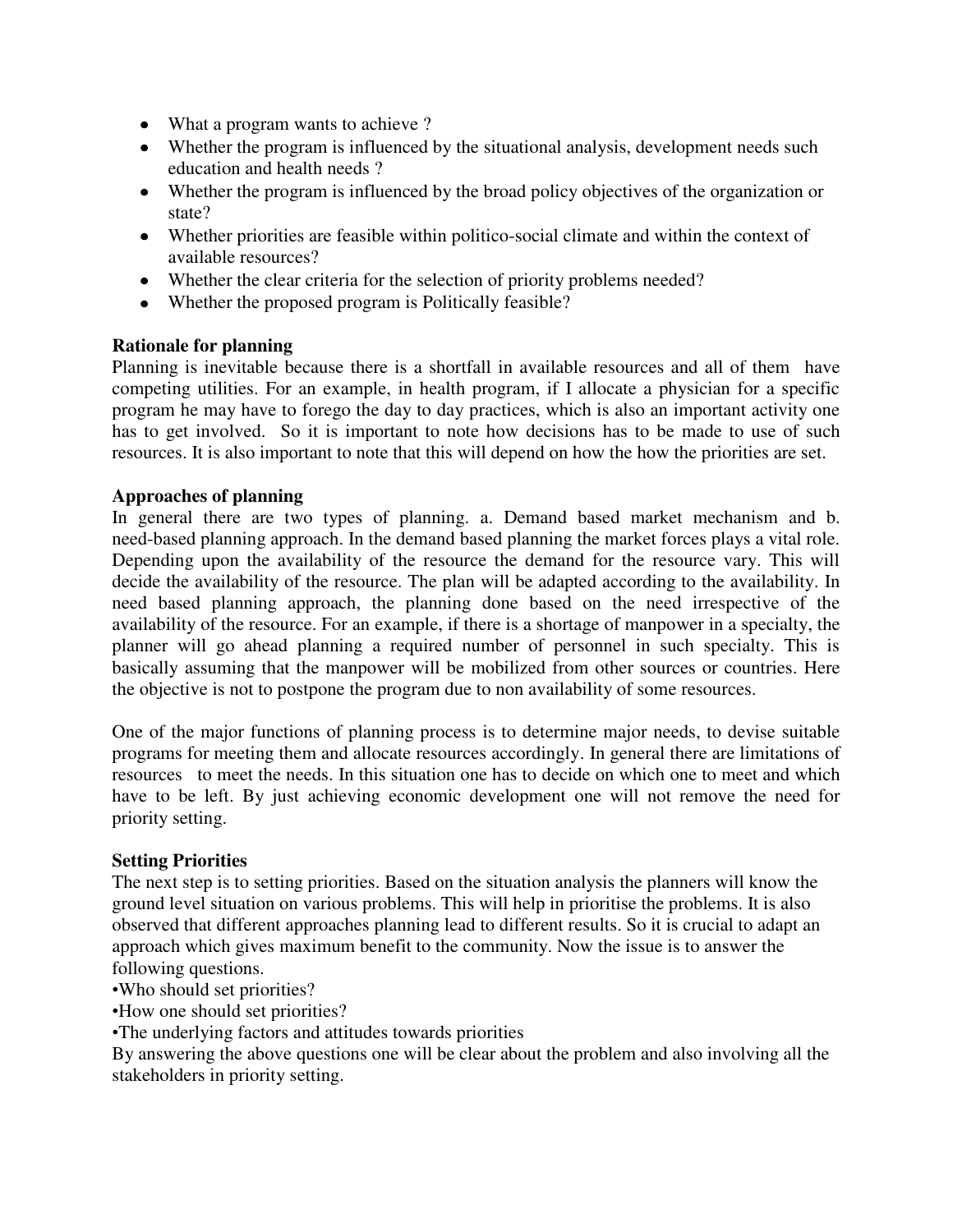# **Programming**

The next step in the planning is Programming. On popular method in programming is called Logical Framework Analysis. This is a method which has been used by many of the development agencies for the program management. This gives a framework which helps one to plan the program well ahead by identifying the inputs, outputs and the verifiable indicators for monitoring and evaluation.

# **Logical Framework Analysis**

Logical Framework Analysis is a design which is used for planning, designing, implementing and evaluating projects or programs. There four major steps in LFA. They are,

- 1. Situational Analysis
- 2. Strategy Analysis
- 3. Project Planning matrix
- 4. Implementation

In the Situation Analysis stage the program manager has to perform following analyses.

- 1. Stakeholder Analysis
- 2. Problem Analysis
- 3. Objective Analysis

In Stakeholder Analysis the program manager has to look for the stakeholders involved in the program, the facilitators involved in program, the type of expertise needed, and so on. For that purpose following questions will be raised.

- Who are the stakeholders involved in the project and how are they affected?
- Who will be involved?
- Where ?
- Who will facilitate the development?
- What background materials, documents, and expertise needed?
- What materials and logistics required?

In the next step of situational analysis, the analysis of problems is performed. For that purpose the following questions to be raised.

- Which are the problems the project is addressing?
- What are the root causes of the those problems?
- What is the larger picture in which those problems and their root causes exist?
- What are the linkages between problems?

For this purpose a problem tree approach is followed. It is basically a brainstorming approach, in which all the stakeholders are asked to discuss the problems and list the causes of the problems stated. Then the problems are displayed and moved up and down to develop a tree structure explaining the cause and effect at various levels of the problem.

The problem analysis is followed by an objective analysis. In this step the identified problems are transformed as objective tree by transforming all the things in the tree in a positive aspects.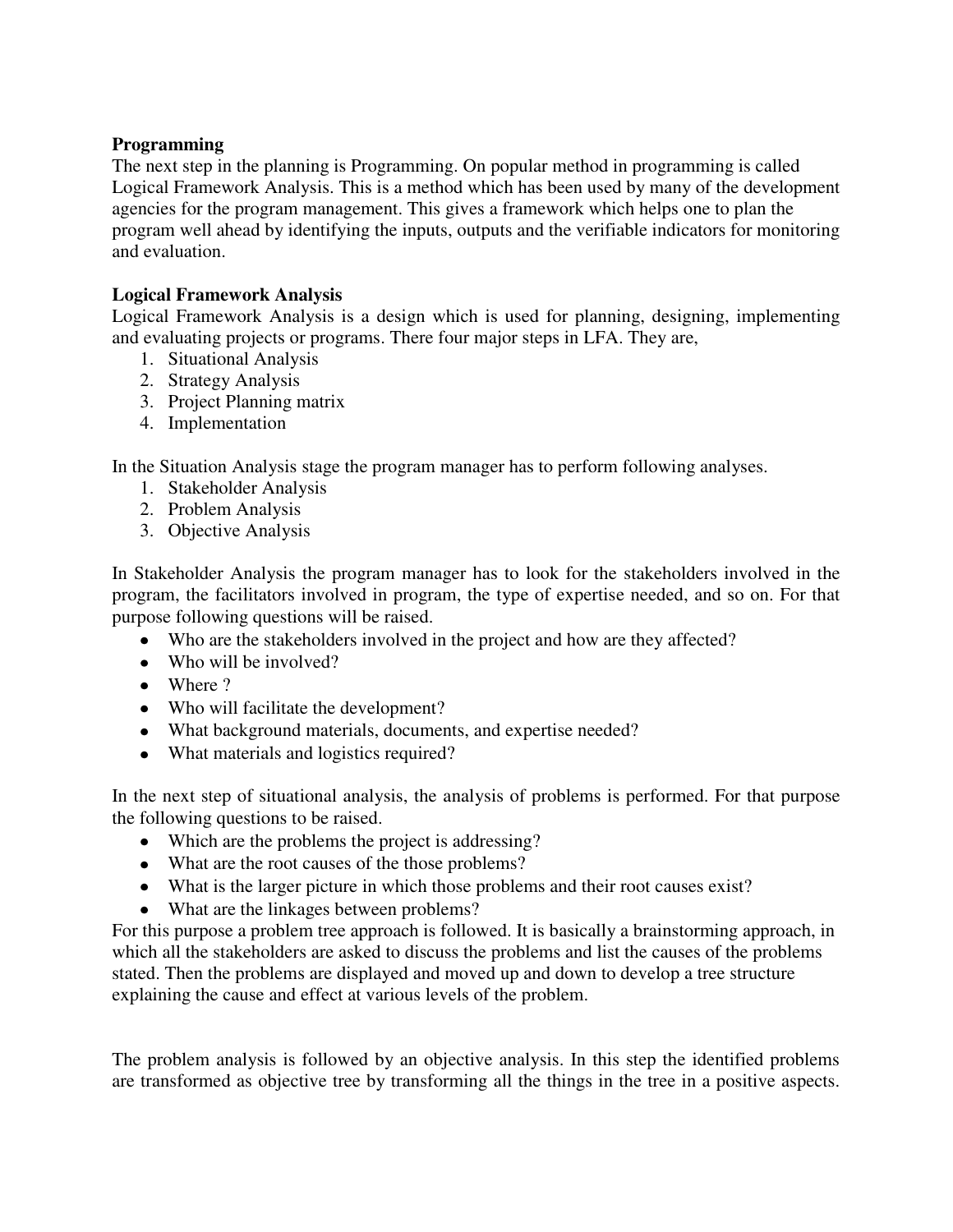This is basically a positive mirror of problem tree. Here, The problems are restated as objectives. This will help in stating the objectives, goals and strategies in the LFA.

## **Logical Framework Matrix**

Refer Figure 6. This is a matrix of the LFA for program management. This a matrix which is developed based on the objectives identified using the objective tree. Based on the levels of the objectives from the bottom to top the objectives are listed from outputs to goals. The beauty of this matrix is one has to commit the indicators which are verifiable in nature. It is also important for one to commit the means of verification. For an example, if one gives training as an objective, one has to give indicators such as number of people to be trained, number of districts to be covered, and so on as indicators. For the verification one has to mention the training register showing the number of trainers attended the training, the training schedule with the topics of training, and so on. This will help one to monitor and evaluate the program easily.

| <b>Narrative Summary</b>   | <b>Objectively Verifiable</b><br><b>Indicators</b>    | <b>Means of Verification</b>                       | <b>Important</b><br><b>Assumptions</b>                              |
|----------------------------|-------------------------------------------------------|----------------------------------------------------|---------------------------------------------------------------------|
| Goals / Objectives         | Measures of goal<br>achievement                       | Various sources of<br>information,<br>methods used | Goal/ purpose linkages                                              |
| Project Purpose            | End of project status                                 | Various sources of<br>information,<br>methods used | Output / Purpose<br>linkages                                        |
| <b>Outputs /Results</b>    | Magnitudes of outputs,<br>planned<br>completion dates | Various sources of<br>information,<br>methods used | Input /Output linkages                                              |
| <b>Inputs / Activities</b> | Types / levels of<br>resources, starting<br>date      | Project data, other<br>sources of<br>information   | Initial assumptions<br>regarding the<br>causality of the<br>program |

#### **Figure 6 LFA Matrix**

Source: LFA, UNSO Office to Combat Desertification and Drought, http://www.undp.org/seed/unso